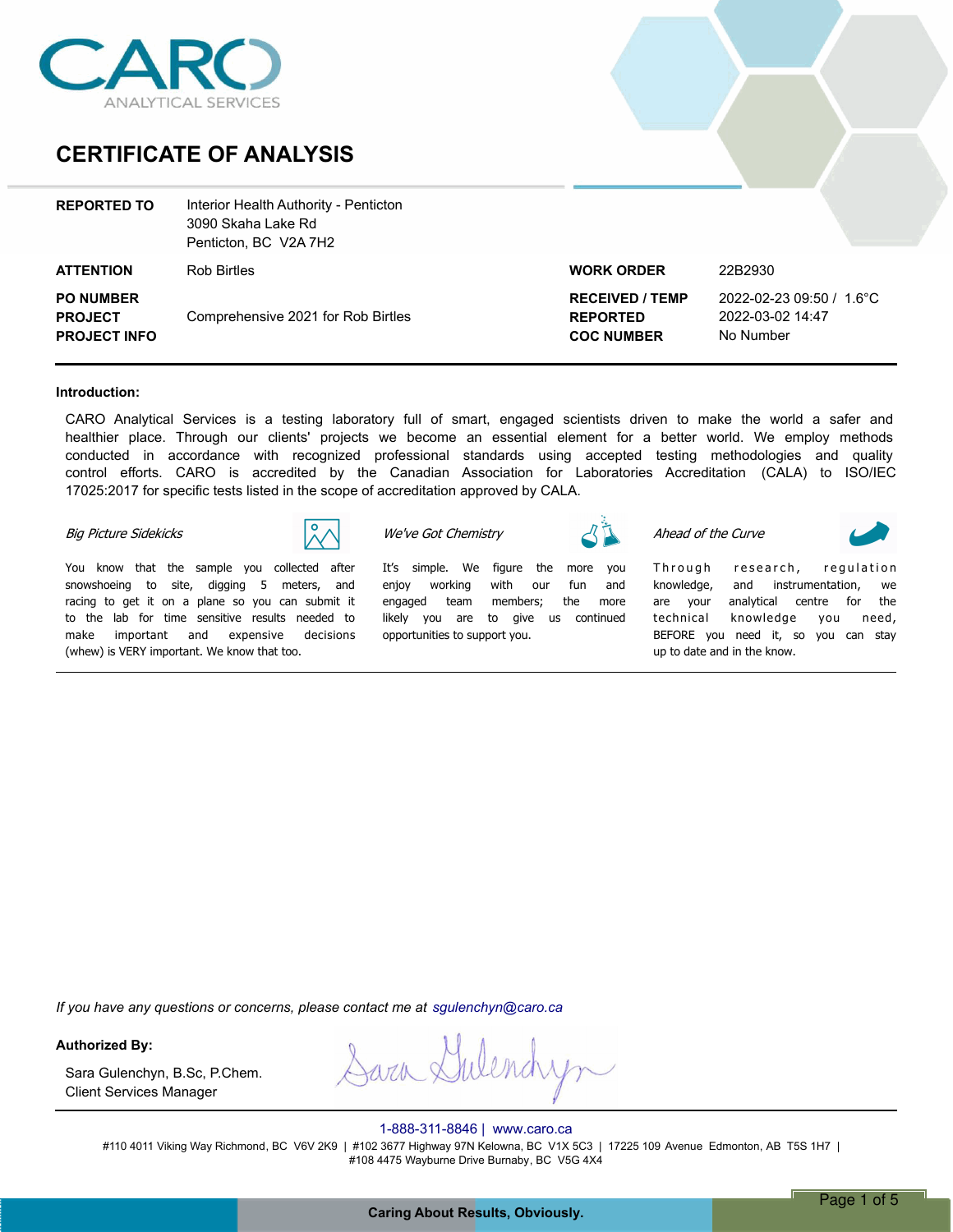

# **TEST RESULTS**

| <b>REPORTED TO</b><br>Interior Health Authority - Penticton<br>Comprehensive 2021 for Rob Birtles<br><b>PROJECT</b> |                                                                               |               |                  | <b>WORK ORDER</b><br><b>REPORTED</b> | 22B2930<br>2022-03-02 14:47 |            |                 |
|---------------------------------------------------------------------------------------------------------------------|-------------------------------------------------------------------------------|---------------|------------------|--------------------------------------|-----------------------------|------------|-----------------|
| Analyte                                                                                                             |                                                                               | <b>Result</b> | <b>Guideline</b> |                                      | <b>RL</b> Units             | Analyzed   | Qualifier       |
|                                                                                                                     | 0660197;Pump Station (22B2930-01)   Matrix: Water   Sampled: 2022-02-22 08:45 |               |                  |                                      |                             |            |                 |
| Anions                                                                                                              |                                                                               |               |                  |                                      |                             |            |                 |
| Chloride                                                                                                            |                                                                               | 9.02          | AO $\leq$ 250    |                                      | $0.10$ mg/L                 | 2022-02-23 |                 |
| Fluoride                                                                                                            |                                                                               | < 0.10        | $MAC = 1.5$      |                                      | 0.10 mg/L                   | 2022-02-23 |                 |
| Nitrate (as N)                                                                                                      |                                                                               | 0.109         | $MAC = 10$       | 0.010 mg/L                           |                             | 2022-02-23 |                 |
| Nitrite (as N)                                                                                                      |                                                                               | < 0.010       | $MAC = 1$        | 0.010 mg/L                           |                             | 2022-02-23 |                 |
| Sulfate                                                                                                             |                                                                               | 22.9          | $AO \leq 500$    |                                      | 1.0 mg/L                    | 2022-02-23 |                 |
| <b>Calculated Parameters</b>                                                                                        |                                                                               |               |                  |                                      |                             |            |                 |
| Hardness, Total (as CaCO3)                                                                                          |                                                                               | 191           | None Required    | 0.500 mg/L                           |                             | N/A        |                 |
| Langelier Index                                                                                                     |                                                                               | 0.7           | N/A              | $-5.0$                               |                             | 2022-03-02 |                 |
| Solids, Total Dissolved                                                                                             |                                                                               | 231           | $AO \leq 500$    |                                      | 1.00 mg/L                   | N/A        |                 |
| <b>General Parameters</b>                                                                                           |                                                                               |               |                  |                                      |                             |            |                 |
| Alkalinity, Total (as CaCO3)                                                                                        |                                                                               | 198           | N/A              |                                      | 1.0 mg/L                    | 2022-03-01 |                 |
| Alkalinity, Phenolphthalein (as CaCO3)                                                                              |                                                                               | < 1.0         | N/A              |                                      | 1.0 mg/L                    | 2022-03-01 |                 |
| Alkalinity, Bicarbonate (as CaCO3)                                                                                  |                                                                               | 198           | N/A              |                                      | 1.0 mg/L                    | 2022-03-01 |                 |
| Alkalinity, Carbonate (as CaCO3)                                                                                    |                                                                               | < 1.0         | N/A              |                                      | 1.0 mg/L                    | 2022-03-01 |                 |
| Alkalinity, Hydroxide (as CaCO3)                                                                                    |                                                                               | < 1.0         | N/A              | 1.0                                  | mg/L                        | 2022-03-01 |                 |
| Colour, True                                                                                                        |                                                                               | < 5.0         | $AO \leq 15$     |                                      | 5.0 CU                      | 2022-02-23 |                 |
| Conductivity (EC)                                                                                                   |                                                                               | 383           | N/A              |                                      | $2.0$ µS/cm                 | 2022-03-01 |                 |
| Cyanide, Total                                                                                                      |                                                                               | < 0.0020      | $MAC = 0.2$      | 0.0020 mg/L                          |                             | 2022-02-24 |                 |
| pH                                                                                                                  |                                                                               | 8.22          | $7.0 - 10.5$     |                                      | 0.10 pH units               | 2022-03-01 | HT <sub>2</sub> |
| Temperature, at pH                                                                                                  |                                                                               | 23.3          | N/A              |                                      | °C                          | 2022-03-01 | HT <sub>2</sub> |
| Turbidity                                                                                                           |                                                                               | 0.15          | OG < 1           |                                      | 0.10 NTU                    | 2022-02-24 |                 |
| <b>Total Metals</b>                                                                                                 |                                                                               |               |                  |                                      |                             |            |                 |
| Aluminum, total                                                                                                     |                                                                               | < 0.0050      | OG < 0.1         | 0.0050 mg/L                          |                             | 2022-02-27 |                 |
| Antimony, total                                                                                                     |                                                                               | < 0.00020     | $MAC = 0.006$    | 0.00020 mg/L                         |                             | 2022-02-27 |                 |
| Arsenic, total                                                                                                      |                                                                               | 0.00681       | $MAC = 0.01$     | 0.00050 mg/L                         |                             | 2022-02-27 |                 |
| Barium, total                                                                                                       |                                                                               | 0.0541        | $MAC = 2$        | 0.0050 mg/L                          |                             | 2022-02-27 |                 |
| Boron, total                                                                                                        |                                                                               | 0.125         | $MAC = 5$        | 0.0500 mg/L                          |                             | 2022-02-27 |                 |
| Cadmium, total                                                                                                      |                                                                               | < 0.000010    | $MAC = 0.005$    | 0.000010 mg/L                        |                             | 2022-02-27 |                 |
| Calcium, total<br>37.9                                                                                              |                                                                               |               | None Required    |                                      | 0.20 mg/L                   | 2022-02-27 |                 |
| Chromium, total<br>0.00462                                                                                          |                                                                               |               | $MAC = 0.05$     | 0.00050 mg/L                         |                             | 2022-02-27 |                 |
| < 0.00010<br>Cobalt, total                                                                                          |                                                                               | N/A           | 0.00010 mg/L     |                                      | 2022-02-27                  |            |                 |
| Copper, total<br>0.00128                                                                                            |                                                                               | $MAC = 2$     | 0.00040 mg/L     |                                      | 2022-02-27                  |            |                 |
| < 0.010<br>Iron, total                                                                                              |                                                                               | $AO \leq 0.3$ | 0.010 mg/L       |                                      | 2022-02-27                  |            |                 |
| 0.00020<br>Lead, total                                                                                              |                                                                               | $MAC = 0.005$ | 0.00020 mg/L     |                                      | 2022-02-27                  |            |                 |
| Magnesium, total<br>23.2                                                                                            |                                                                               | None Required | 0.010 mg/L       |                                      | 2022-02-27                  |            |                 |
| < 0.00020<br>Manganese, total                                                                                       |                                                                               | $MAC = 0.12$  | 0.00020 mg/L     |                                      | 2022-02-27                  |            |                 |
| < 0.000010<br>Mercury, total                                                                                        |                                                                               | $MAC = 0.001$ | 0.000010 mg/L    |                                      | 2022-03-01                  |            |                 |
| Molybdenum, total<br>0.00151                                                                                        |                                                                               | N/A           | 0.00010 mg/L     |                                      | 2022-02-27                  |            |                 |
| Nickel, total<br>0.00101                                                                                            |                                                                               |               | N/A              | 0.00040 mg/L                         |                             | 2022-02-27 |                 |
| Potassium, total                                                                                                    |                                                                               | 3.46          | N/A              |                                      | 0.10 mg/L                   | 2022-02-27 |                 |
| Selenium, total<br>0.00077                                                                                          |                                                                               | $MAC = 0.05$  | 0.00050 mg/L     |                                      | 2022-02-27                  |            |                 |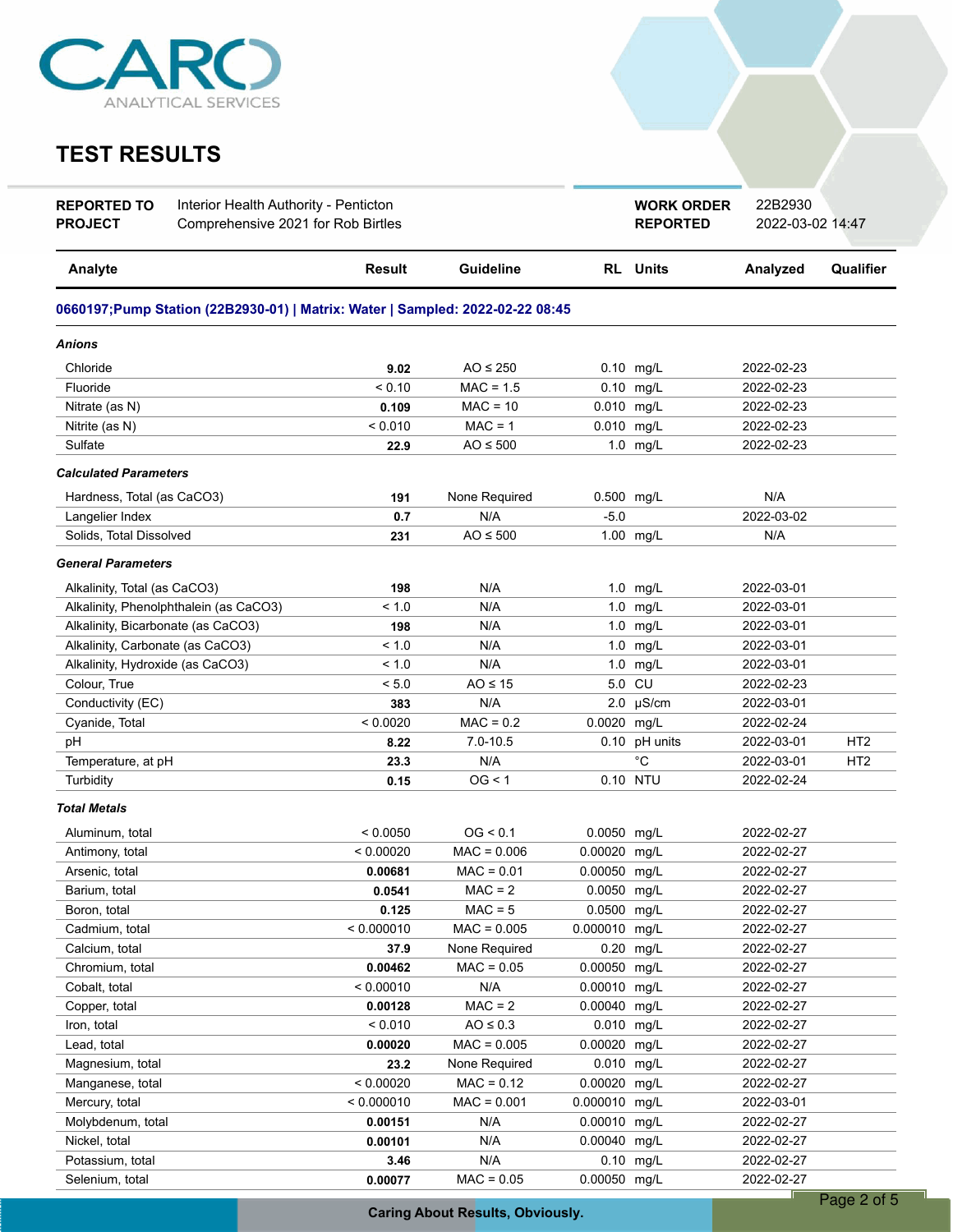

# **TEST RESULTS**

| <b>REPORTED TO</b><br><b>PROJECT</b>         | Interior Health Authority - Penticton<br>Comprehensive 2021 for Rob Birtles              |                 |                         |               | <b>WORK ORDER</b><br><b>REPORTED</b> | 22B2930<br>2022-03-02 14:47 |                |
|----------------------------------------------|------------------------------------------------------------------------------------------|-----------------|-------------------------|---------------|--------------------------------------|-----------------------------|----------------|
| Analyte                                      |                                                                                          | Result          | <b>Guideline</b>        |               | <b>RL</b> Units                      | Analyzed                    | Qualifier      |
|                                              | 0660197;Pump Station (22B2930-01)   Matrix: Water   Sampled: 2022-02-22 08:45, Continued |                 |                         |               |                                      |                             |                |
| <b>Total Metals, Continued</b>               |                                                                                          |                 |                         |               |                                      |                             |                |
| Sodium, total                                |                                                                                          | 13.4            | AO $\leq$ 200           |               | $0.10$ mg/L                          | 2022-02-27                  |                |
| Strontium, total                             |                                                                                          | 0.228           | $MAC = 7$               | 0.0010 mg/L   |                                      | 2022-02-27                  |                |
| Uranium, total                               |                                                                                          | 0.000249        | $MAC = 0.02$            | 0.000020 mg/L |                                      | 2022-02-27                  |                |
| Zinc, total                                  |                                                                                          | 0.0048          | $AO \leq 5$             | $0.0040$ mg/L |                                      | 2022-02-27                  |                |
| <b>Sample Qualifiers:</b>                    |                                                                                          |                 |                         |               |                                      |                             |                |
| HT <sub>2</sub><br>15<br>The<br>recommended. | minute<br>recommended                                                                    | holding<br>time | (from<br>sampling<br>to | analysis)     | has<br>been exceeded                 | field<br>$\sim$             | analysis<br>is |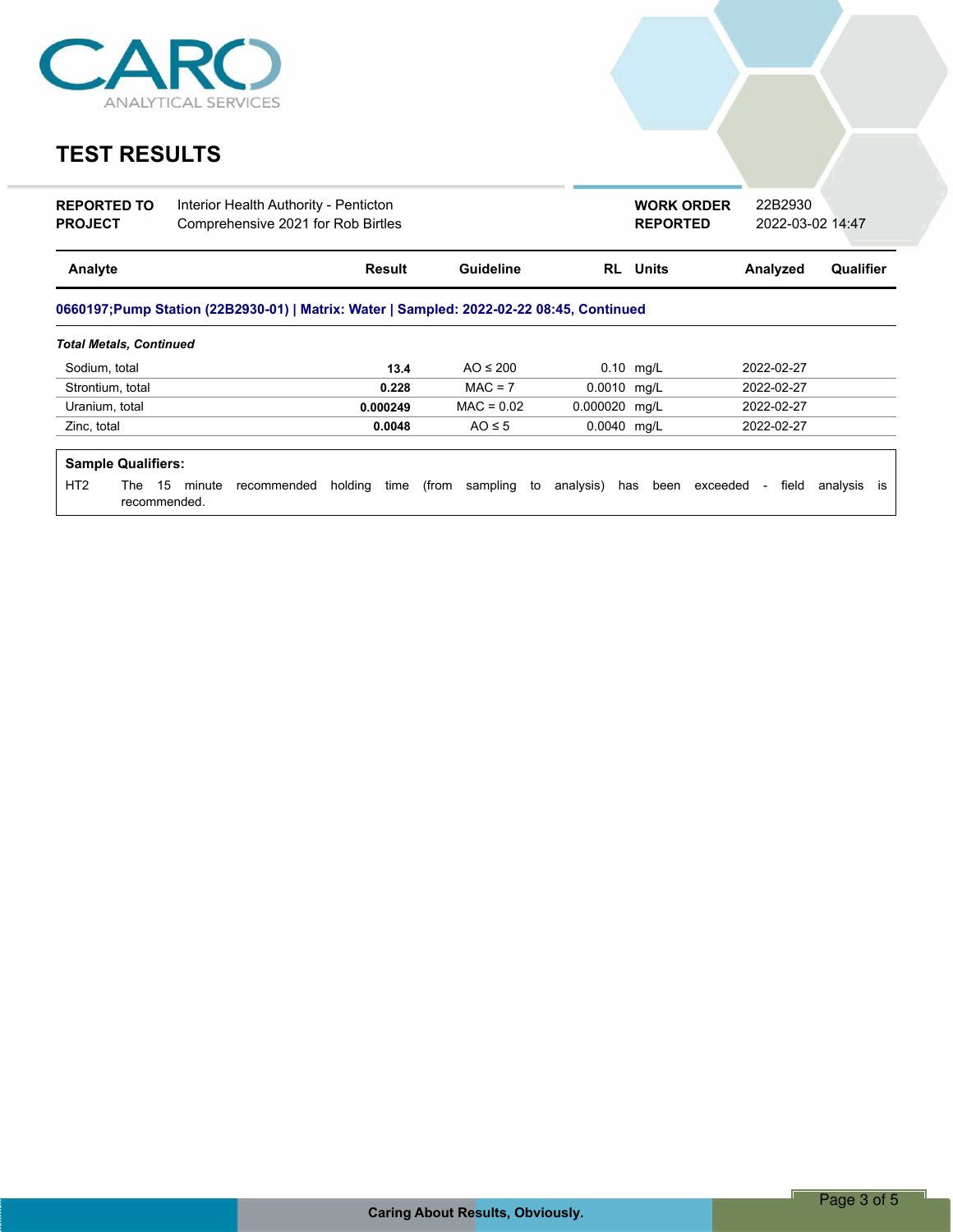

## **APPENDIX 1: SUPPORTING INFORMATION**

**REPORTED TO** Interior Health Authority - Penticton **PROJECT** Comprehensive 2021 for Rob Birtles **REPORTED** 2022-03-02 14:47 **WORK ORDER** 22B2930

| <b>Analysis Description</b>      | <b>Method Ref.</b>    | <b>Technique</b>                                                                        | <b>Accredited</b> | Location |
|----------------------------------|-----------------------|-----------------------------------------------------------------------------------------|-------------------|----------|
| Alkalinity in Water              | SM 2320 B* (2017)     | Titration with H2SO4                                                                    | ✓                 | Kelowna  |
| Anions in Water                  | SM 4110 B (2017)      | Ion Chromatography                                                                      | ✓                 | Kelowna  |
| Colour, True in Water            | SM 2120 C (2017)      | Spectrophotometry (456 nm)                                                              | ✓                 | Kelowna  |
| Conductivity in Water            | SM 2510 B (2017)      | <b>Conductivity Meter</b>                                                               | ✓                 | Kelowna  |
| Cyanide, SAD in Water            | <b>ASTM D7511-12</b>  | Flow Injection with In-Line UV Digestion and<br>Amperometry                             | ✓                 | Kelowna  |
| Hardness in Water                | SM 2340 B* (2017)     | Calculation: 2.497 [total Ca] + 4.118 [total Mg]<br>(Est)                               | ✓                 | N/A      |
| Langelier Index in Water         | SM 2330 B (2017)      | Calculation                                                                             |                   | N/A      |
| Mercury, total in Water          | EPA 245.7*            | BrCl2 Oxidation / Cold Vapor Atomic<br>Fluorescence Spectrometry (CVAFS)                | ✓                 | Richmond |
| pH in Water                      | SM 4500-H+ B (2017)   | Electrometry                                                                            | ✓                 | Kelowna  |
| Solids, Total Dissolved in Water | SM 1030 E (2017)      | SM 1030 E (2011)                                                                        |                   | N/A      |
| <b>Total Metals in Water</b>     | EPA 200.2 / EPA 6020B | HNO3+HCl Hot Block Digestion / Inductively<br>Coupled Plasma-Mass Spectroscopy (ICP-MS) | ✓                 | Richmond |
| Turbidity in Water               | SM 2130 B (2017)      | Nephelometry                                                                            | ✓                 | Kelowna  |

*Note: An asterisk in the Method Reference indicates that the CARO method has been modified from the reference method*

### **Glossary of Terms:**

| <b>RL</b>   | Reporting Limit (default)                                                                                             |
|-------------|-----------------------------------------------------------------------------------------------------------------------|
| $\,<\,$     | Less than the specified Reporting Limit (RL) - the actual RL may be higher than the default RL due to various factors |
| °C          | Degrees Celcius                                                                                                       |
| AO.         | Aesthetic Objective                                                                                                   |
| CU          | Colour Units (referenced against a platinum cobalt standard)                                                          |
| <b>MAC</b>  | Maximum Acceptable Concentration (health based)                                                                       |
| mg/L        | Milligrams per litre                                                                                                  |
| <b>NTU</b>  | <b>Nephelometric Turbidity Units</b>                                                                                  |
| OG.         | Operational Guideline (treated water)                                                                                 |
| pH units    | $pH < 7$ = acidic, $ph > 7$ = basic                                                                                   |
| $\mu$ S/cm  | Microsiemens per centimetre                                                                                           |
| <b>ASTM</b> | <b>ASTM International Test Methods</b>                                                                                |
| <b>EPA</b>  | United States Environmental Protection Agency Test Methods                                                            |
| <b>SM</b>   | Standard Methods for the Examination of Water and Wastewater. American Public Health Association                      |